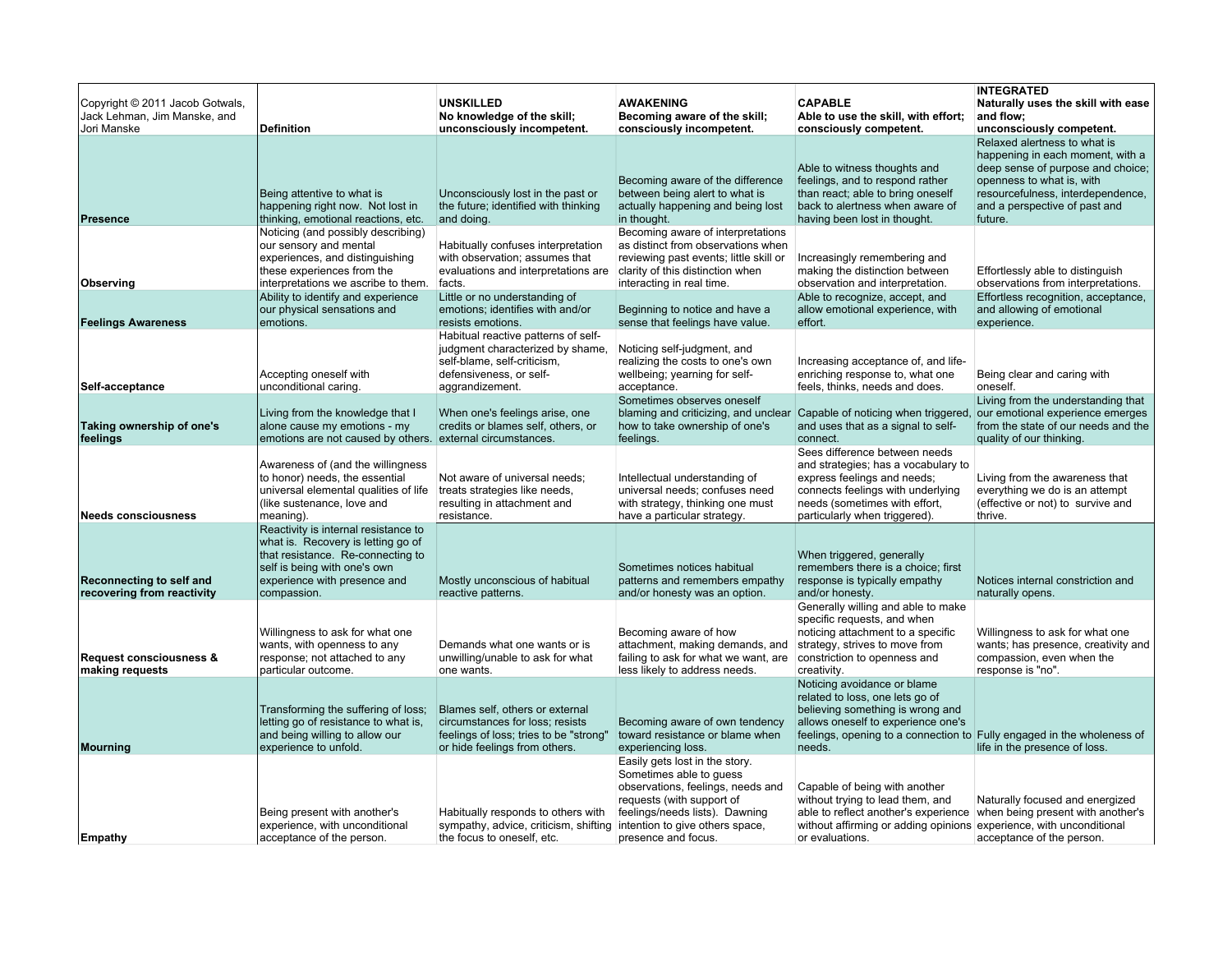| Dissolving enemy images                                    | Transcending one's perceptions<br>that another deserves to be<br>punished or harmed.                                                                                     | "Us versus them" thinking; "they"<br>deserve to be punished or harmed.                                                                                                           | Becoming aware of the costs of<br>having enemy images, and the<br>possible value of exploring<br>alternatives to punishment.                                                                                                                                | When noticing one is holding a<br>person or group as an enemy, one<br>is able to reconnect to the<br>humanness of all involved.<br>dissolving the enemy image.                                                                                                            | Holding everyone with compassion,<br>with respect for the well-being of<br>all.                                                                                                       |
|------------------------------------------------------------|--------------------------------------------------------------------------------------------------------------------------------------------------------------------------|----------------------------------------------------------------------------------------------------------------------------------------------------------------------------------|-------------------------------------------------------------------------------------------------------------------------------------------------------------------------------------------------------------------------------------------------------------|---------------------------------------------------------------------------------------------------------------------------------------------------------------------------------------------------------------------------------------------------------------------------|---------------------------------------------------------------------------------------------------------------------------------------------------------------------------------------|
| <b>Discernment</b>                                         | Clarity, insight, and wisdom in<br>making life-serving distinctions and<br>choices; recognizing one has<br>choice.                                                       | Opinions and choices are based on make distinctions and choices<br>judgments of right and wrong; one<br>believes one's judgments to be<br>facts.                                 | Becoming aware of another way to<br>based on serving universal needs,<br>rather than based on judgments of<br>good or bad, right or wrong.                                                                                                                  | Has increasing competence in<br>making distinctions and choices<br>with a broad perspective,<br>understanding the deeper meaning insight, and wisdom, to make life-<br>and intentions beneath the surface. serving distinctions and choices.                              | Intuitively tunes into one's clarity,                                                                                                                                                 |
| <b>Living interdependently</b>                             | Living from the knowledge that<br>every individual is related to every<br>other individual - every part of a<br>system affects every other part.                         | Holds perspectives of<br>independence/dependence,<br>either/or and<br>domination/submission without<br>being aware of alternatives.                                              | Aware of (and interested in) the<br>idea that all needs matter;<br>becoming aware of either/or<br>thinking, and of desire to<br>submit/rebel.                                                                                                               | Generally considers the needs of<br>others as well as one's own needs.                                                                                                                                                                                                    | Consistently open to perspectives<br>and needs of others; experiences<br>others' needs as integrally<br>connected to own needs.                                                       |
| <b>Honest self-expression</b>                              | Owning one's experience and<br>having the willingness to express<br>authentically without blame or<br>criticism.                                                         | Habitually expresses with<br>complaint, blame or criticism when<br>upset; shares opinions and beliefs<br>as certainties.                                                         | Developing an increasing<br>awareness of how some patterns<br>of thinking and expressing tend to<br>lead to disconnection; starting to<br>explore alternatives.                                                                                             | Usually capable of expressing<br>authentically with an intention to<br>connect, even when stressed.                                                                                                                                                                       | Expresses with vulnerability,<br>holding everyone's needs as<br>precious; has openness to<br>outcome.                                                                                 |
| <b>Facilitating connection</b>                             | Facilitating empathy and honesty in Speaks "at" rather than "with";<br>dialogue with an intent to create<br>connection.                                                  | debates, convinces, or doesn't<br>speak up for own needs.                                                                                                                        | Noticing life-alienated<br>communication patterns and<br>attempting to have more choice<br>about how to support connection.                                                                                                                                 | Conscious intention to connect;<br>balancing honesty with inviting the and empathy; assists people to<br>expression of others.                                                                                                                                            | Communicates with authenticity<br>connect.                                                                                                                                            |
| <b>Patience</b>                                            | Remaining spaciously present<br>when one feels stress. An ability to Usually relates with an intention to<br>be with one's own reactions,<br>without acting out of them. | get what one wants, and/or with<br>submissiveness.                                                                                                                               | Impatient or distracted by own<br>impulses; interupts; tendency to act in self-connection before<br>with reactivity.                                                                                                                                        | Working to expand one's range of<br>acceptance and the ability to pause when one experiences constriction<br>responding to reactivity.                                                                                                                                    | Naturally self-connects and opens<br>or urgency, and has willingness to<br>wait.                                                                                                      |
| Responding to others' reactivity                           | Responding rather than reacting to<br>others who are caught up in<br>intense separating emotions.                                                                        | Reacts habitually with<br>defensiveness, submissiveness, or<br>avoidance when others are<br>triggered.                                                                           | Increasingly notices one's own<br>habitual reactions and their effect<br>on connection.                                                                                                                                                                     | Increasing self-connection and<br>ability to choose empathy or<br>honesty when in the presence of<br>other's reactivity; opening to<br>curiosity about others'<br>perspectives.                                                                                           | Responds to other's reactivity with<br>centeredness; accepts other when<br>other is triggered; ability to be<br>present.                                                              |
| <b>Openness to feedback</b>                                | Receiving other's perspective<br>about our actions with equanimity<br>and centeredness.                                                                                  | Feedback means something is<br>wrong or right with self or other.<br>Feedback is interpreted as criticism reactivity around receiving<br>or praise.                              | Has desire to transform one's own<br>feedback.                                                                                                                                                                                                              | Understands that feedback from<br>another is the other's perspective<br>and connects it to the other's need:<br>connects one's own reaction to<br>feedback to one's own needs.                                                                                            | Receives feedback as information<br>to be considered, with clarity of<br>choice. Aware that others are<br>speaking from their own<br>perspective.                                     |
|                                                            | Acknowledging and learning from<br>one's missed opportunity to meet<br>needs, without guilt, shame, or self-                                                             | Takes responsibility for the feelings Newfound awareness that others'<br>of others with quilt and/or shame,<br>or defends oneself; apologizes to<br>protect oneself by assuaging | feelings are caused by their needs.<br>and may want others to "get over<br>it". Heightened awareness of habit                                                                                                                                               | Increasing ability to transform guilt<br>into learning. Fostering willingness<br>to seek connection with others<br>(with empathy and honesty) when                                                                                                                        | Consistent willingness to openly<br>own one's part in outcomes that did<br>not meet needs; willingness to feel<br>and express regret; seeks learning                                  |
| <b>Beneficial regret</b><br><b>Flexibility in relating</b> | punishment.<br>Openness and versatility in<br>interacting with others.                                                                                                   | another's feelings.<br>Habitually relates from a<br>perspective of right/wrong,<br>win/lose, "should", "have to", etc.                                                           | of self-blame.<br>Increasing abilty to distinguish<br>between life-alienated<br>communication patterns and NVC.<br>Reactive communication patterns<br>continue. Formulaic, self-conscious<br>expressions of NVC honesty and<br>empathy; thinks NVC is OFNR. | events did not work for others.<br>Willing and usually able to hear<br>observations, feelings, needs and<br>requests, no matter how they are<br>communicated. Has started<br>experimenting with "street giraffe",<br>to speak in ways that are more<br>likely to connect. | and growth.<br>Relates naturally with authenticity<br>and empathy. Expressions are<br>attuned to the needs and styles of<br>those involved, and may not<br>"sound like NVC language". |
| <b>Transforming conflict</b>                               | Using conflict with others as a<br>means to connect and create a<br>mutual outcome.                                                                                      | Afraid of or addicted to conflict;<br>unconsciously attached to opinions<br>and strategies; takes sides.                                                                         | Becoming aware of one's own<br>reactive patterns in response to<br>conflict; starting to notice one's<br>attachments (to resolution, to<br>conflict itself, to safety, etc.)                                                                                | Willing to support all parties in<br>being resourceful and creative, and<br>to include the needs of all<br>concerned, even in the face of<br>one's own habitual reactions to<br>conflict.                                                                                 | Has openness, curiosity, and<br>creativity about different<br>perspectives as an opportunity to<br>expand awareness and take<br>effective action.                                     |